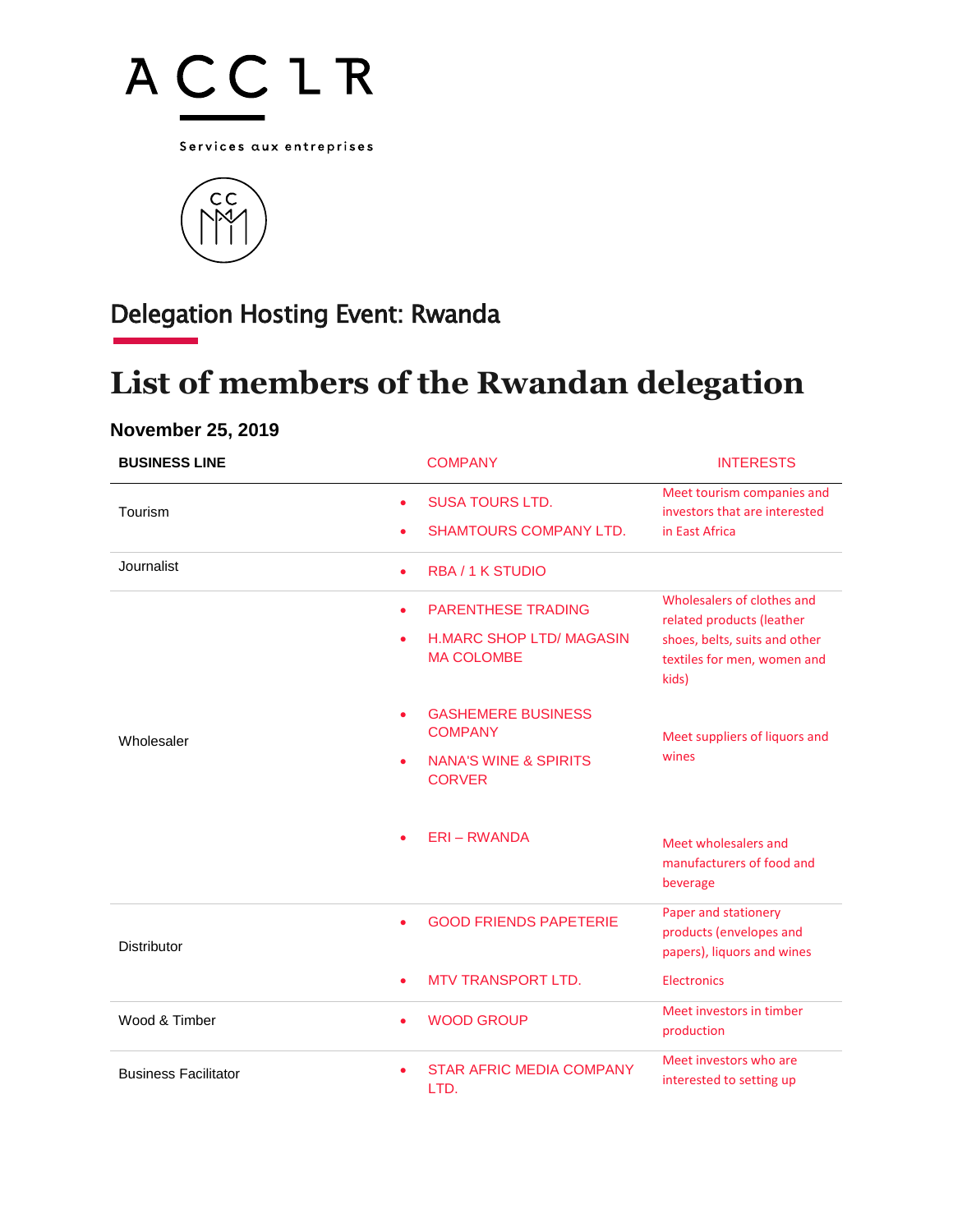|                                     |           |                                                                              | business in Rwanda and East<br>Africa                                                                                                                                                                                                                                             |
|-------------------------------------|-----------|------------------------------------------------------------------------------|-----------------------------------------------------------------------------------------------------------------------------------------------------------------------------------------------------------------------------------------------------------------------------------|
| <b>Driving Schools</b>              |           | <b>ZION DRIVING SCHOOLS</b><br>UNITED DRIVING SCHOOLS                        | Second-hand cars                                                                                                                                                                                                                                                                  |
| Textile                             | ۰         | <b>QUALITY TEXTILE</b><br>LUFAD COMPANY LTD.<br><b>BEST FASHION DESIGNER</b> | Meet suppliers and<br>manufacturers of textiles and<br>textile products                                                                                                                                                                                                           |
| Financial                           | ٠         | <b>MUHABURA FOREX BUREAU</b>                                                 | Partnerships with money<br>transfer companies                                                                                                                                                                                                                                     |
| <b>Spare Parts</b>                  | $\bullet$ | <b>ORANGE PARTS</b>                                                          | Cars and spare parts                                                                                                                                                                                                                                                              |
| Construction                        | $\bullet$ | <b>REAVER LTD.</b><br><b>ECOAT</b>                                           | Meet suppliers and<br>manufacturers<br><b>Purchase construction</b>                                                                                                                                                                                                               |
|                                     |           | <b>EBENEZER</b>                                                              | materials (paint, decoration<br>items, etc.)                                                                                                                                                                                                                                      |
|                                     |           | <b>BUILDER'S WORLD LTD.</b>                                                  | Meet suppliers (PVC ceiling<br>materials, floor and wall tiles,<br>plumbing fittings and fixtures)                                                                                                                                                                                |
| Hardware (construction related)     |           | <b>BIZIMANA JEAN PAUL, TIN:</b><br>105742091                                 | Retractable screens for doors<br>and windows, and accessories<br>(handles, doorbells)                                                                                                                                                                                             |
| Education                           |           | <b>CLEVERLAND TVET SCHOOL</b>                                                | Meet schools that are in the<br>area of tourism, hotel<br>management and companies<br>operating in ICT                                                                                                                                                                            |
| <b>Electrical &amp; Electronics</b> |           | QUINCAILLERIE BELECOM                                                        | Meet suppliers and<br>manufacturers of electrical<br>materials and electronics                                                                                                                                                                                                    |
|                                     |           | PHIZER OFFICE CARE<br><b>ELECTRON</b>                                        |                                                                                                                                                                                                                                                                                   |
| Quarry                              |           | RWANDA LINKCYCLE CO. LTD.                                                    | Meet manufacturers of<br>building material and<br>machinery                                                                                                                                                                                                                       |
| IT                                  |           | <b>UKURI MULTITECHNOLOGY</b>                                                 | Meet domain name sellers,<br>web hosting companies, E-<br>commerce (B2B/B2C<br>systems), computer and IT<br>services franchise companies.<br>As well, with specialized<br>companies in automobile<br>technology (key duplicating,<br>alignment services and<br>inspection camera) |